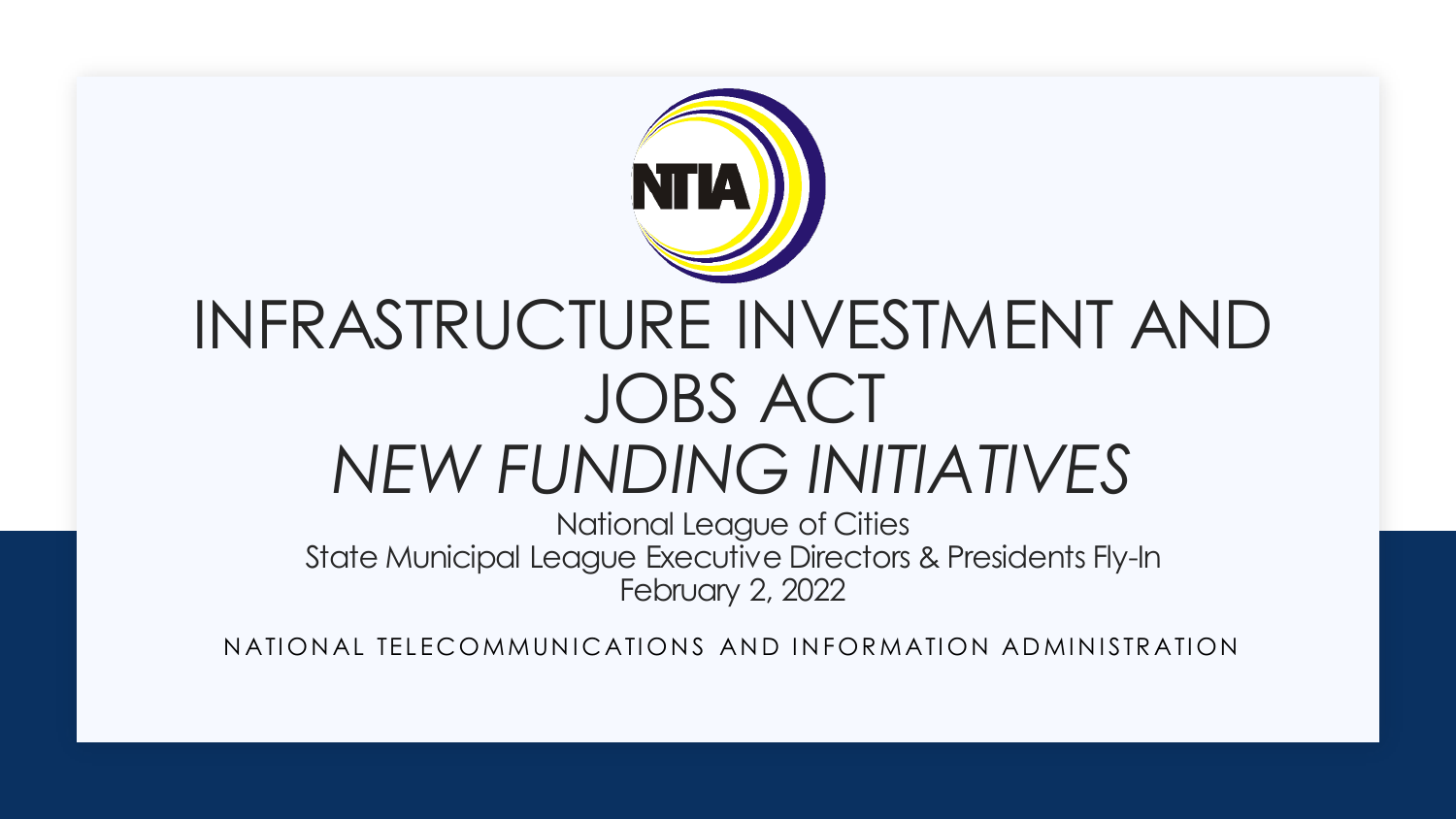# **IIJA BROADBAND PROGRAMS OVERVIEW**

**DOUG KINKOPH** ASSOCIATE ADMINISTRATOR OFFICE OF INTERNET CONNECTIVITY AND GROWTH NTIA 1. Broadband Equity, Access & Deployment (BEAD) Program

- 2. Digital Equity Programs
- 3. Tribal Connectivity Technical Amendments
- 4. Enabling Middle Mile Broadband **Infrastructure**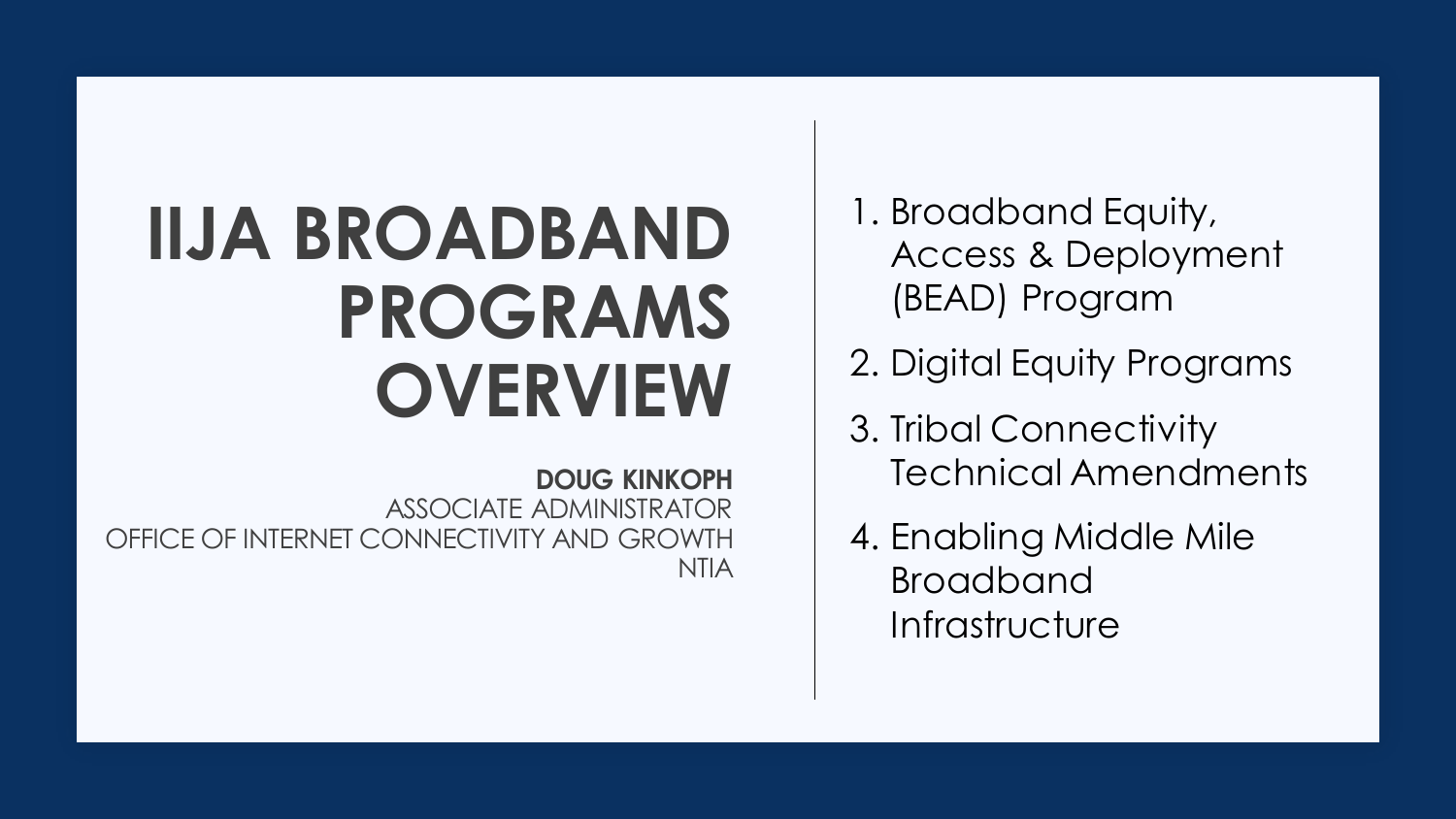# INFRASTRUCTURE ACT\* CREATES ~\$65B IN BROADBAND FUNDING

| NTIA will administer ~\$48B of this new funding                              |                                                                      | FCC to administer $\sim$ \$14B                                                                        |
|------------------------------------------------------------------------------|----------------------------------------------------------------------|-------------------------------------------------------------------------------------------------------|
| <b>BEAD</b>                                                                  | <b>DIGITAL EQUITY</b>                                                | \$14.2B<br><b>Affordable Connectivity</b>                                                             |
| <b>\$42.45B</b>                                                              | <b>\$2.75B</b>                                                       | Program                                                                                               |
| <b>Title I - Broadband Equity, Access &amp;</b><br><b>Deployment Program</b> | <b>Title III - Digital Equity Act</b>                                | <b>USDA to administer \$2B</b><br><b>\$2.0B</b>                                                       |
| <b>MIDDLE MILE</b>                                                           | TRIBAL                                                               | Via the Rural Utilities Service                                                                       |
| <b>S1.00B</b>                                                                | <b>\$2.00B</b>                                                       | <b>Private Activity Bonds</b><br><b>S600M</b>                                                         |
| <b>Title IV - Enabling Middle Mile</b><br><b>Broadband Infrastructure</b>    | <b>Title II - Tribal Connectivity Technical</b><br><b>Amendments</b> | <b>S600M</b><br>Authorizes State/local gov'ts<br>to use private activity bonds<br>for rural broadband |

*\* Infrastructure Investment and Jobs Act , Division F, Pub. L. 117-58 (Nov. 15, 2021) Not e: funding amounts inclusive of all administrative set -asides*



3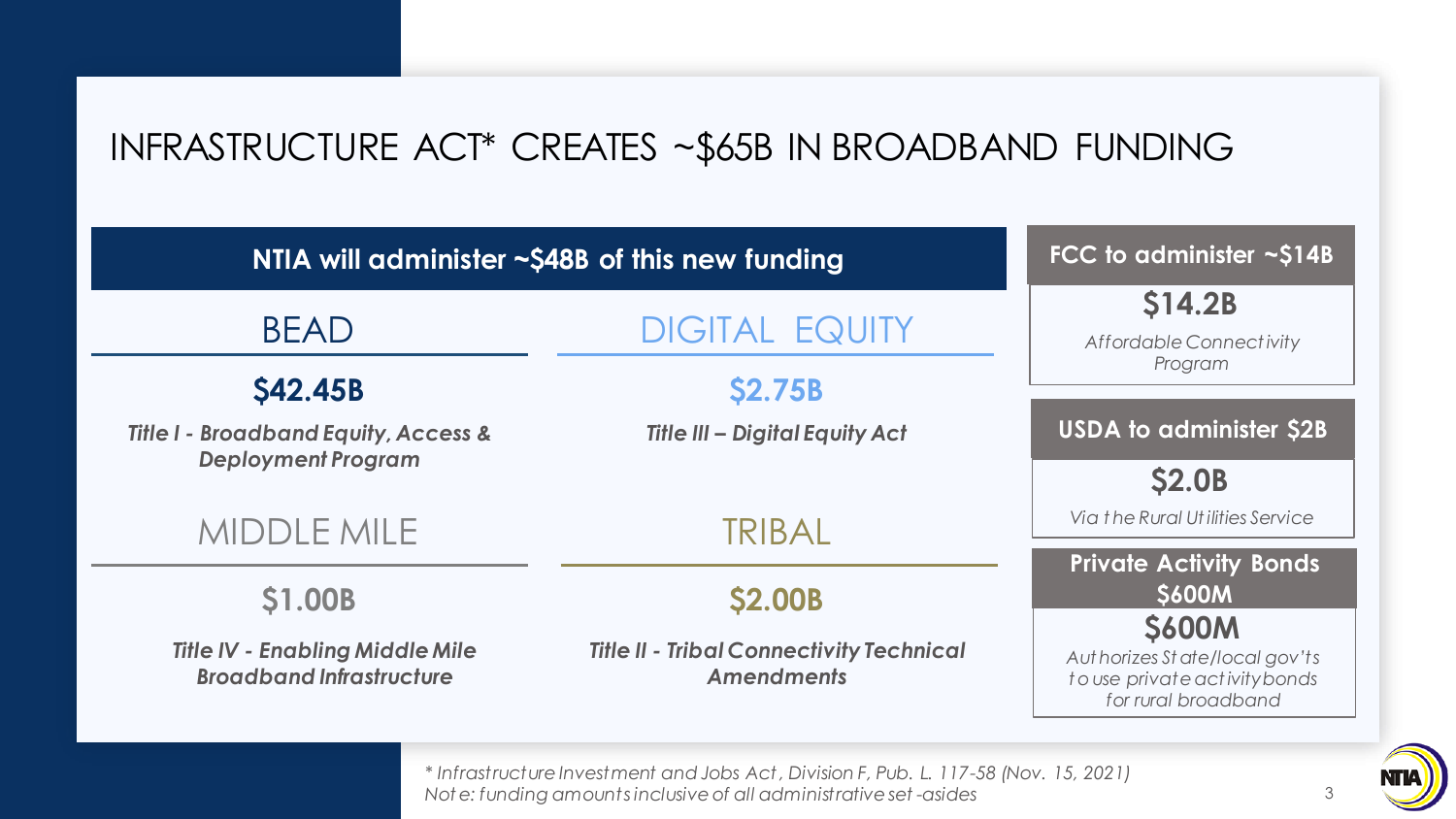# BEAD (I/II) | THE "BEAD" PROGRAM WILL PROVIDE ~\$42B FOR INFRASTRUCTURE PLANNING AND IMPLEMENTATION

#### **OVERVIEW**

**Official name:** Broadband Equity, Access and Deployment Program

**Funding pool**: \$42.45B

**Type of program:** State and Territory formula program

**Program objective:** to close the availability gap, as Congress finds that "access to affordable, reliable, high-speed broadband is essential to full participation in modern life in the United States."

#### **PROGRAM PRIORITIES**

- Unserved locations *No access to 25/3 Mbps* 1
- Underserved locations *No access to 100/20 Mbps* 2
- **3** Community anchor institutions *Without gigabit connections*

#### **Eligible entity must also prioritize**

- Persistent poverty / high-poverty areas
- Speed of proposed network
- Build time
- Demonstrated record on compliance with federal labor & employment laws

## **OTHER KEY FEATURES**

#### **Quality requirements**

Specific network requirements are included e.g., speeds of at least 100/20 Mbps

#### **Matching requirement**

Eligible entities must ensure that they or a subgrantee provide at least 25% match *(unless waiver granted)*

#### **Low-cost plan requirement**

Required to offer a low-cost plan to eligible subscribers *(to be determined by NTIA)*



*Not e: funding amounts inclusive of all administrative set -asides*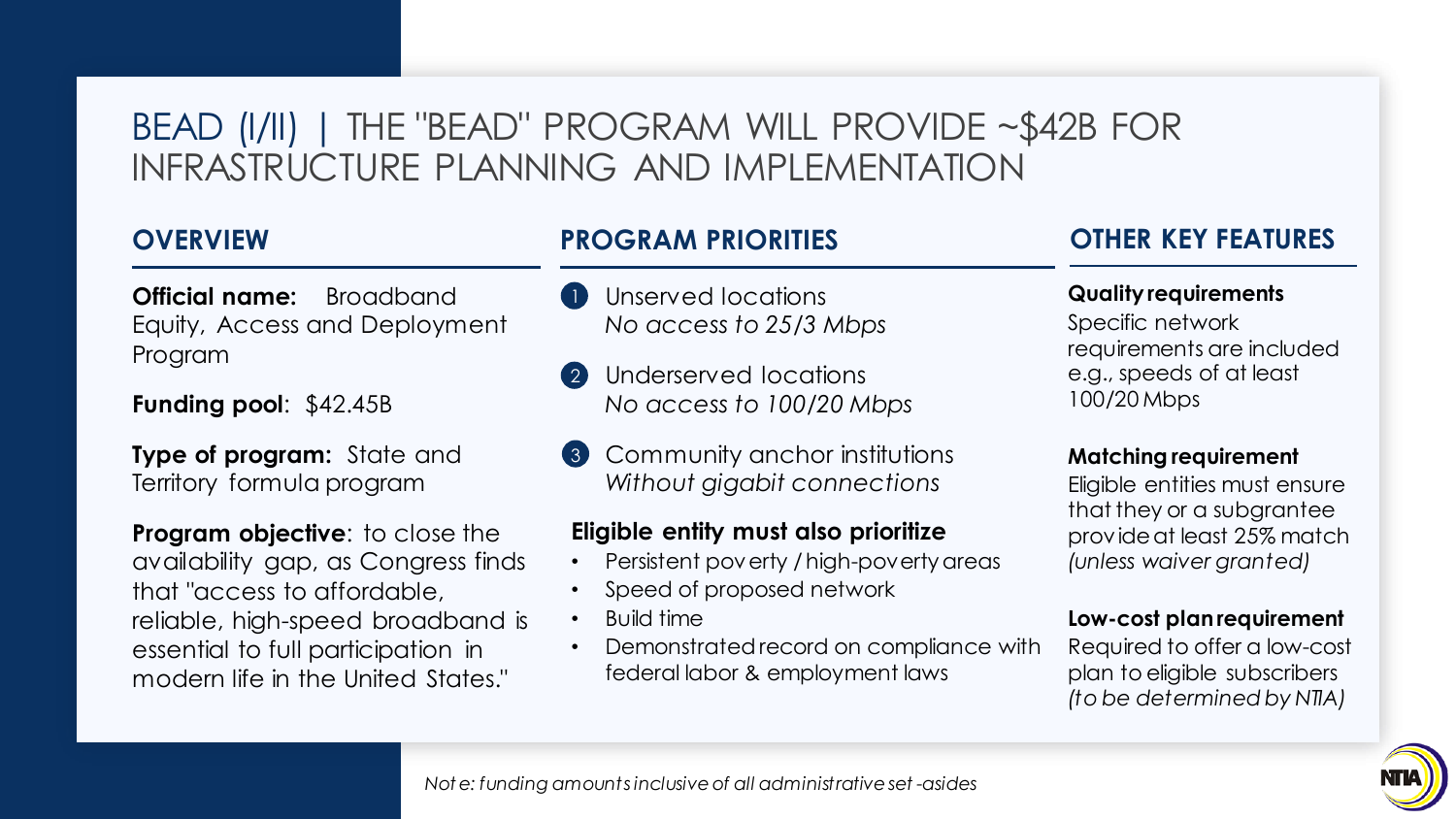# DIGITAL EQUITY (I/IV) | THE DIGITAL EQUITY ACT CREATES 3 SEQUENCED PROGRAMS TO PROMOTE DIGITAL INCLUSION

## **OVERVIEW Official name:** Title III – The Digital Equity Act

**Funding pool**: \$2.75B

#### **Programs' objective**:

support the closure of the digital divide & promote equity and digital inclusion, so that "individuals and communities have the information technology capacity that is needed for full participation in the society and economy of the United States."



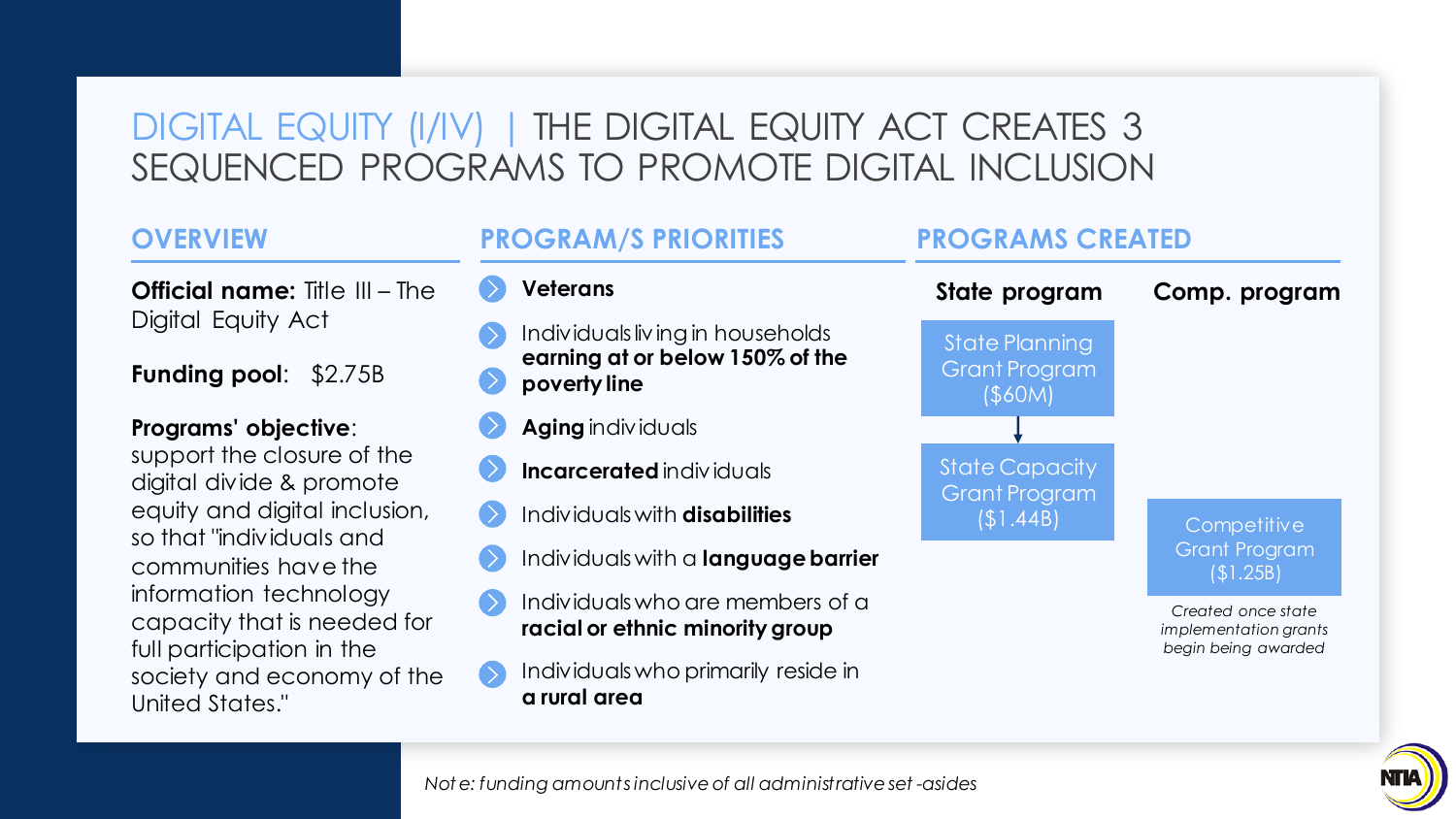# DIGITAL EQUITY (III/IV) | FOLLOWING PLANNING PROGRAM, STATES CAN APPLY FOR CAPACITY GRANTS TO IMPLEMENT

#### State Capacity Grant Program

#### **OVERVIEW**

**Official name: State Digital** Equity Capacity Grants

**Funding pool**: \$1.44B

**Type of program:** State and Territory formula program

#### **Programs' objective**:

To support the implementation of State Digital Equity Plans and digital inclusion activities

#### **ELIGIBILITY**

Eligibility and administering entity options are **consistent with the planning program**

*Note, in order to apply for Capacity Grants, States must have participated in and completed the planning program*

## **ELIGIBLE COSTS & ACTIVITIES**

#### **Funds awarded under this program can only be used for the following purposes:**

- To update or maintain the State's Digital Equity Plan (no more than 20% of amount awarded)
- To implement the State's Digital Equity Plan
- To award sub-grants to 'eligible entities' to assist in implementation of the State's Plan
- To pursue digital inclusion activities in the State consistent with the Plan
- To report back to the State on related activities
- To determine the efficacy of efforts (no more than 5% of awarded funds can be used) *No more t han 3% can be used for administrative purposes*

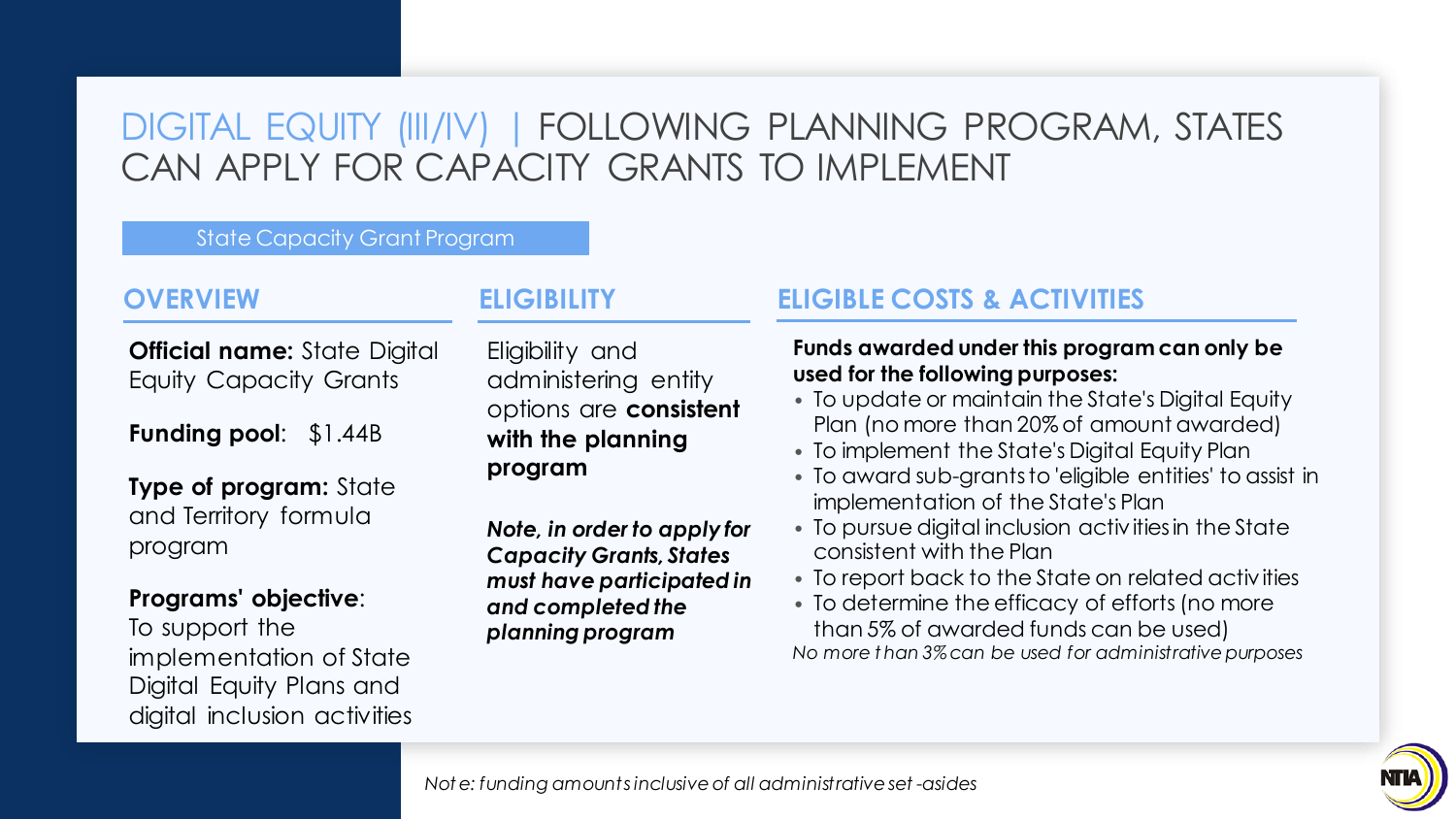# DIGITAL EQUITY (IV/IV) | ONCE NTIA BEGINS AWARDING STATE CAPACITY GRANTS, COMPETITIVE PROGRAM WILL BE LAUNCHED

#### Competitive Grant Program

## **OVERVIEW**

## **ELIGIBILITY**

**Official name:** Digital Equity Competitive Grant Program

**Funding pool**: \$1.25B

#### **Type of program:**  Competitive grant

#### **Programs' objective**:

Support efforts to promote digital inclusion, achieve digital equity & improve adoption of broadband

#### **Any of the following, if they are not serving / have not served, as administering entity under state program**

- A political subdivision, agency, or instrumentality of a State, including an agency of a State that is responsible for administering or supervising adult education and literacy activities, or for providing public housing, in State
- Indian Tribe/ Alaska Native entity / Native Hawaiian organization
- A foundation, corporation, institution, or association that is a not-for-profit and not a school
- A community anchor institution
- A local educational agency
- Entity that carries out a workforce development program
- A partnership between any of the entities described above, and any additional entities approved by NTIA

## **ELIGIBLE ACTIVITIES**

#### **Must support at least one of the following, to benefit covered population/s**

- Develop & implement digital inclusion activities
- Facilitate broadband adoption to provide educational and employment opportunities
- Implement training and/or other workforce development programs
- Make equipment, instrumentation, networking capability, hardware and software, or digital network technology available at low/no cost
- Construct, upgrade, expend, or operate new or existing public access computing centers through CAIs

*Max 10% for administration; Max Federal share of any project is 90%; Max 10% for evaluation*

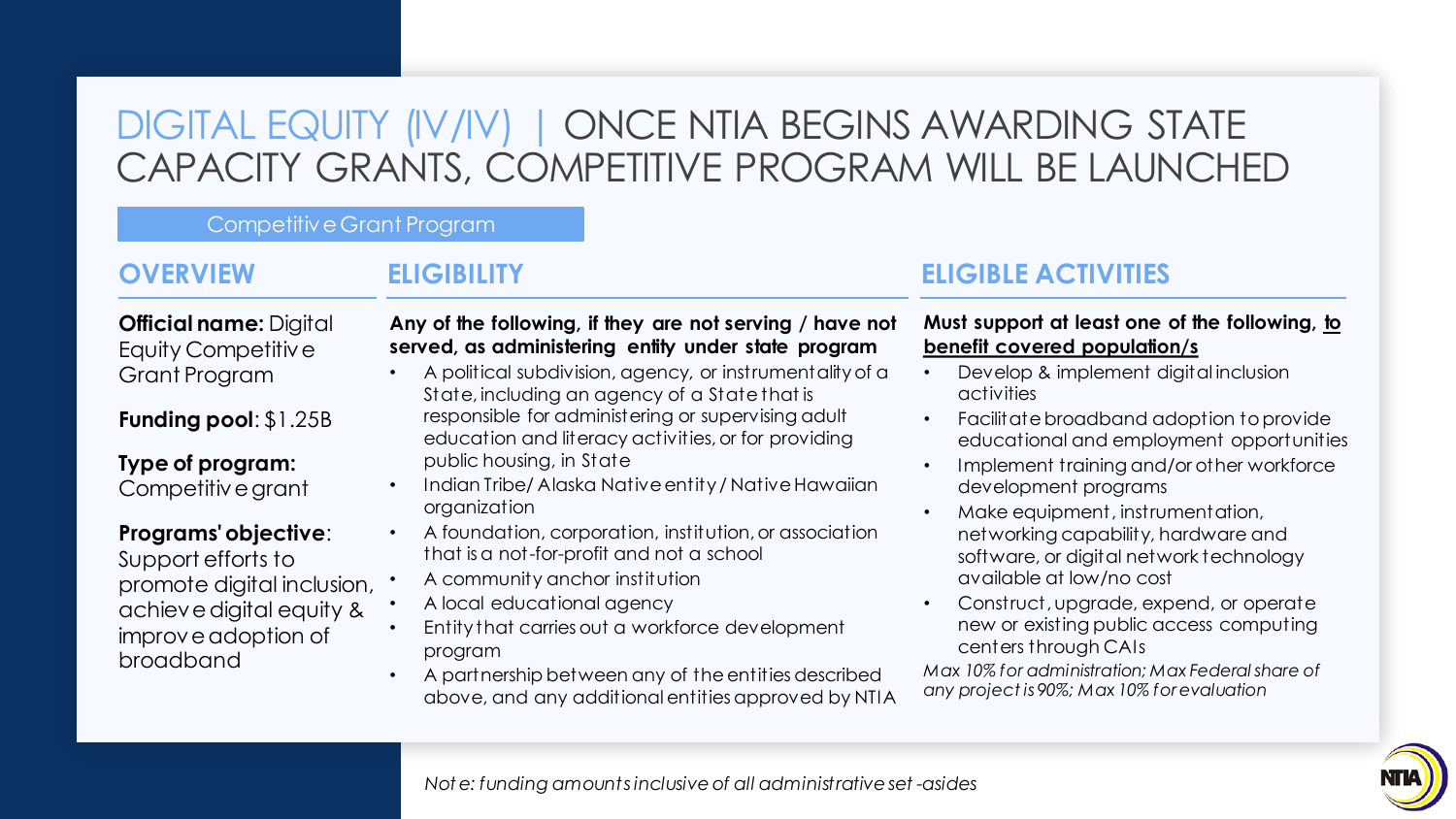# TRIBAL (I/II)| TECHNICAL AMENDMENTS AND NEW FUNDING WILL STRENGTHEN CURRENT TRIBAL CONNECTIVITY PROGRAM

## **OVERVIEW**

**Official name:** Tribal Broadband Connectivity Technical Amendments

**Funding pool**: \$2.00B

**Type of program:** Grants to eligible entities with approved applications

**Program objective:** providing new funds and extending expenditure deadlines for the Tribal Broadband Connectivity Program (established by Consolidated Appropriations Act, 2021, Div. N, Tit. IX, Sec. 905(c))

## **KEY AMENDMENTS TO PRIOR PROGRAM**

- Adding \$2 billion for NTIA to distribute to eligible entities, including to fund previously-proposed programs
- Relaxing time requirements of original program—after receipt of funding, eligible entities now have up to 2
	- 6 months to submit applications
	- 18 months to commit the funds to projects
	- 4 years to fully expend the grant funds
- Allowing infrastructure grantees to expend up to 2.5% total project cost for related planning, feasibility and sustainability studies
- Preserving unused allocated funds for other Tribal broadband projects instead of reverting back to the **Treasury** 4

3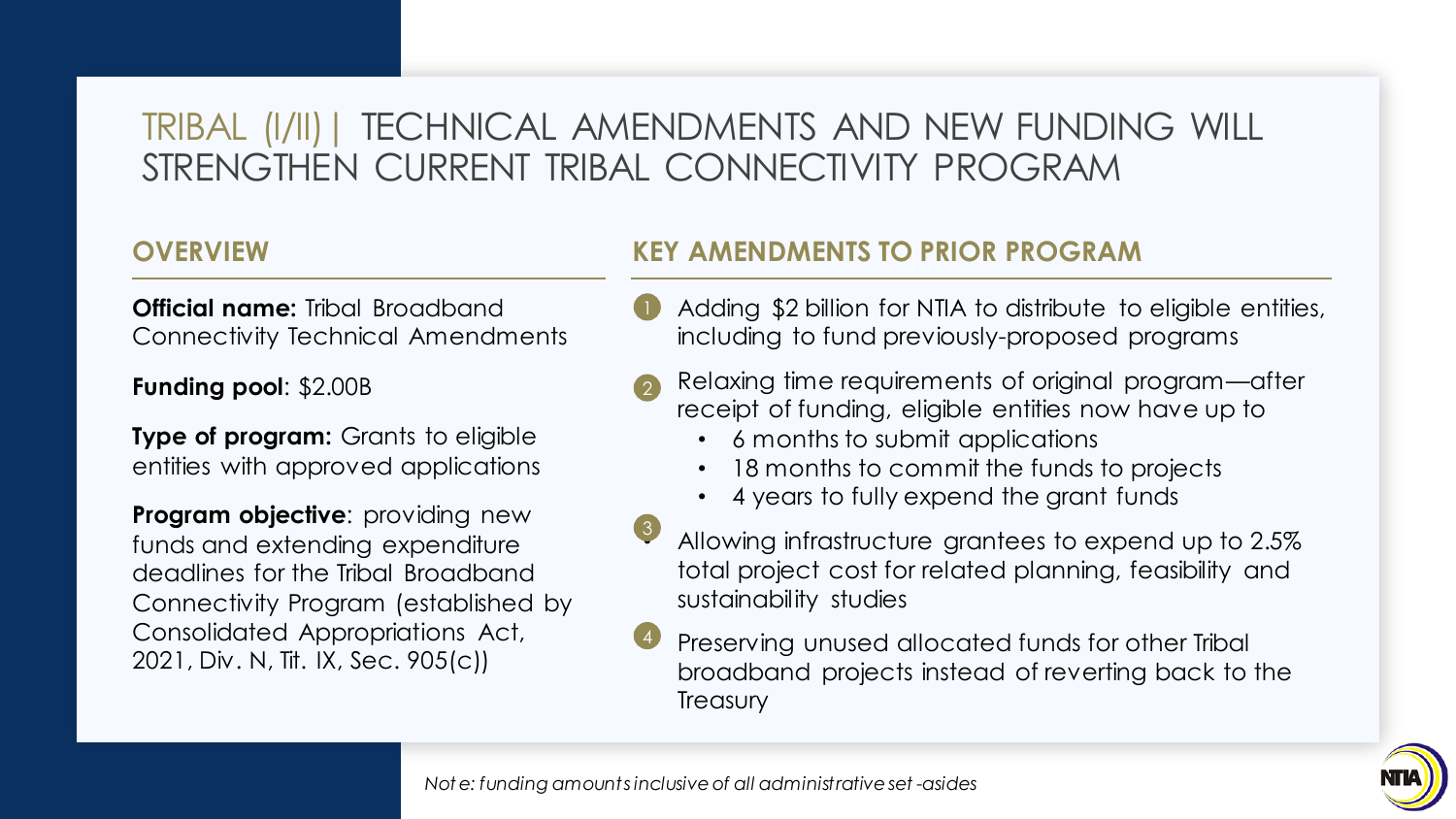# MIDDLE MILE (I/II)| \$1 BILLION ALLOCATED TO MIDDLE MILE GRANT PROGRAM TO SUPPORT EXPANSION OF NETWORKS

## **OVERVIEW**

**Official name:** Enabling Middle Mile Broadband Infrastructure

**Funding pool**: \$1.00B

**Type of program:** Direct competitive grant on technology-neutral basis

**Program objective**: "Encourage the expansion and extension of middle mile infrastructure to reduce the cost of connecting unserved and underserved areas … and to promote broadband connection resiliency"

## **PROGRAM PRIORITIES**

- **I** For eligible entities meeting at least two of five conditions:
- ❑ Adopt "fiscally sustainable middle mile strategies"
- ❑ Commit to offering non-discriminatory interconnect
- ❑ Identify specific, documented and sustainable demand for middle mile interconnect
- ❑ Identify conditions/resources to speed up project
- ❑ Demonstrate benefits to national security interests

#### **Eligible entities must also:**  2

- Agree to prioritize connecting to unserved areas, connecting to non-contiguous trust lands, or offering wholesale carrier-neutral service at reasonable rate
- Offer interconnection "in perpetuity … on reasonable rates and terms"

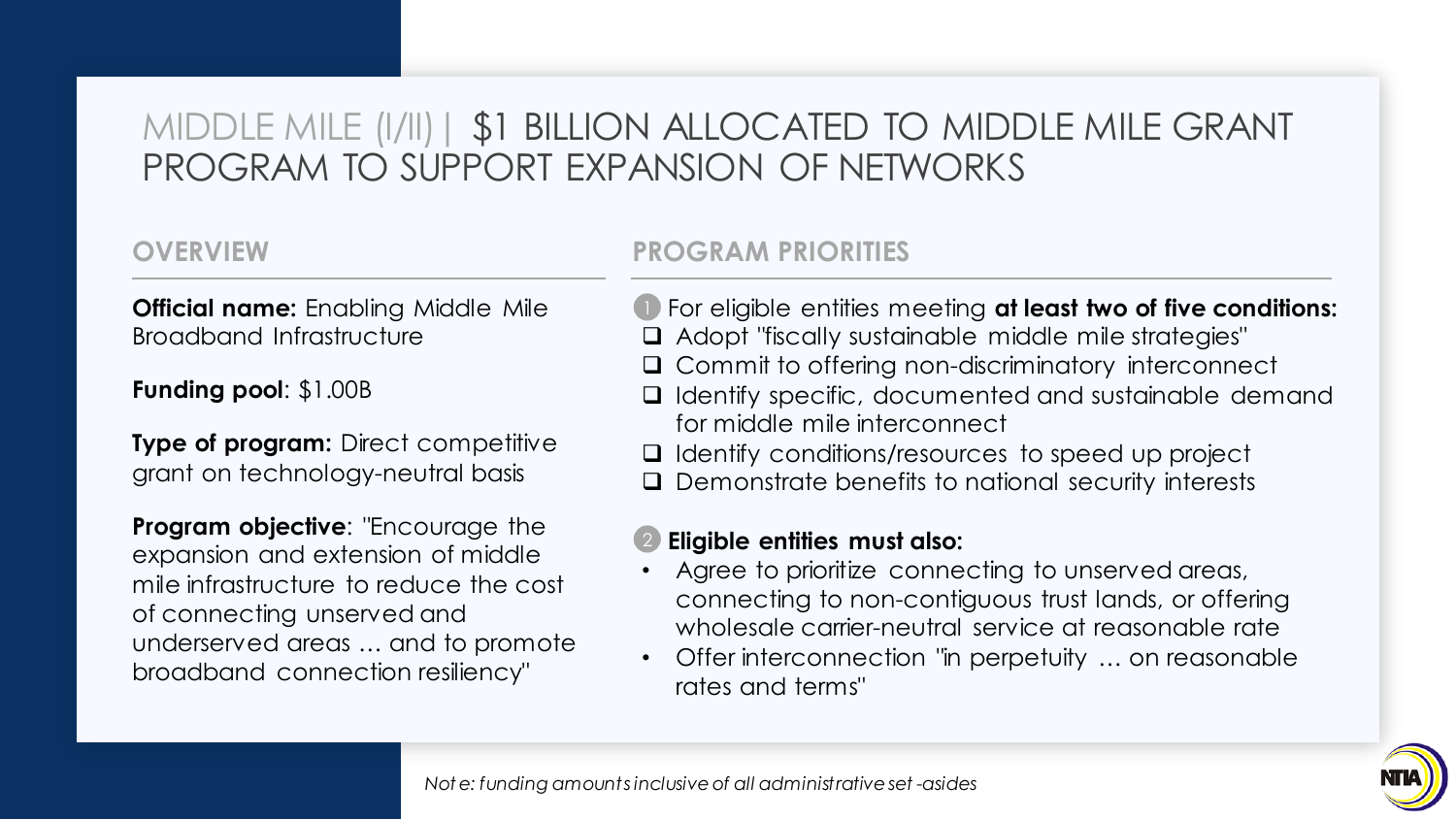# REQUEST FOR COMMENT (RFC)

NTIA is requesting public comment on a wide range of policy and program considerations associated with the new grant programs authorized and funded by the Infrastructure Investment and Jobs Act (IIJA). Commenters are encouraged to address any or all the questions enumerated in the RFC.

**Comments Due**: February 4, 2022 by 5:00pm ET

**Please Submit Comments through [Regulations.gov](https://www.regulations.gov/)**

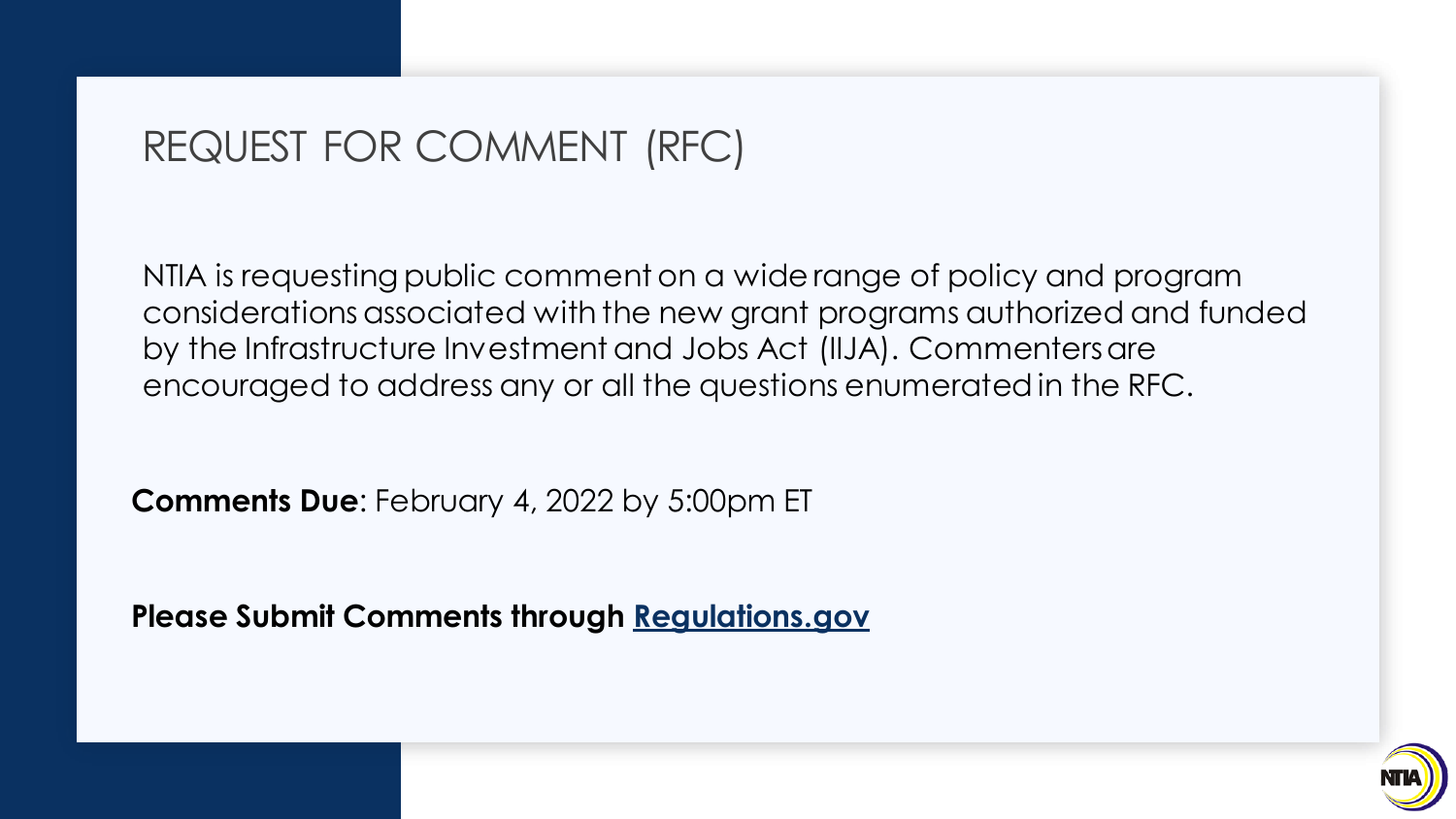# DISCUSSION QUESTIONS

- 1. How are the state municipal leagues working with localities to increase broadband access?
- 2. How are state municipal leagues engaging with their state broadband offices?
- 3. How can NTIA encourage states to engage with localities be engaged in the development of their state plans?
- 4. How are localities identifying unserved, underserved, and unconnected populations within their jurisdictions?
- 5. What are challenges/obstacles in identifying these populations and what resources from the state and/or NTIA could help address these challenges?
- 6. Are localities working with community anchor institutions on broadband expansion?